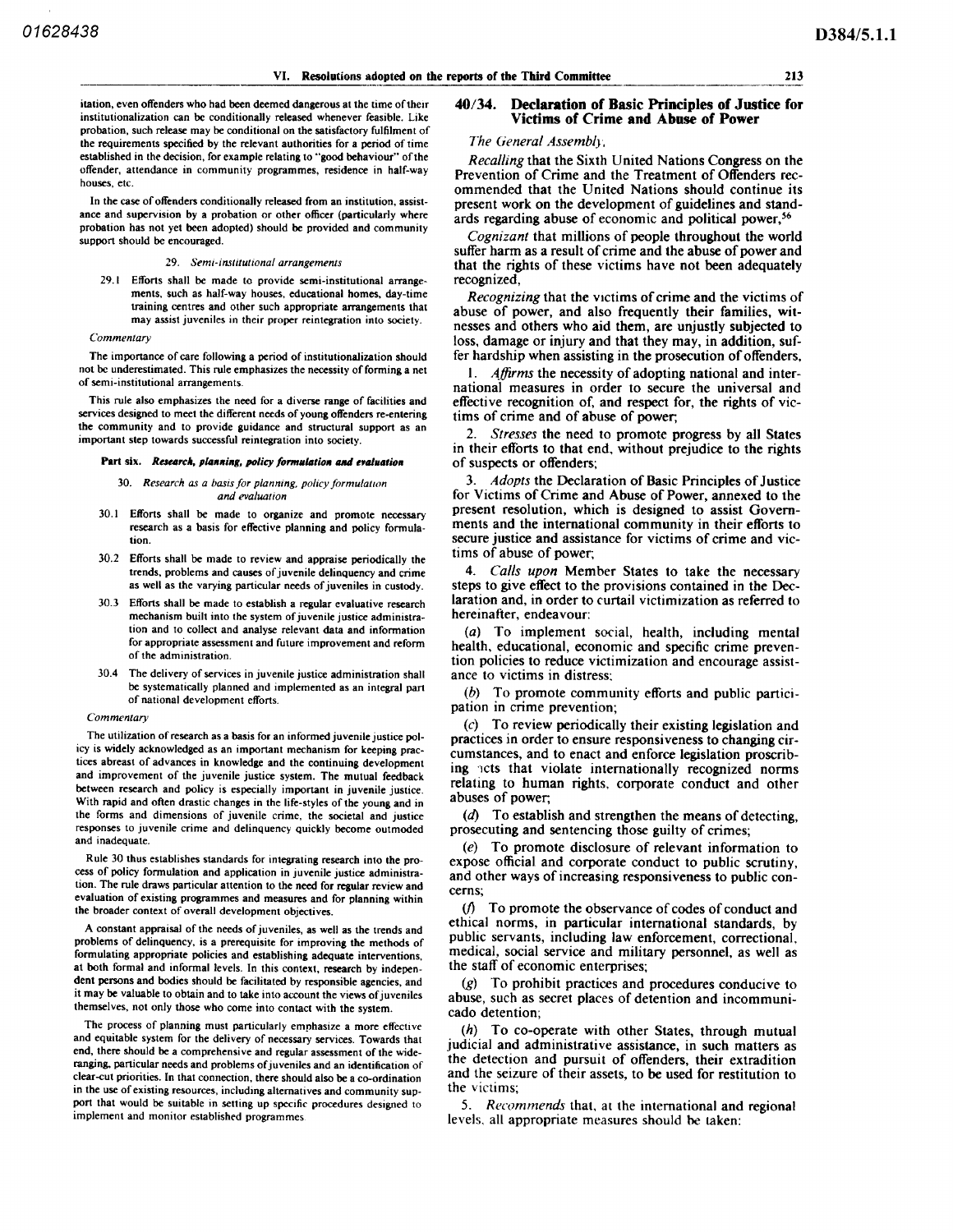214

(a) To promote training activities designed to foster adherence to United Nations standards and norms and to curtail possible abuses

To sponsor collaborative action research on ways in which victimization can be reduced and victims aided and to promote information exchanges on the most effective means of so doing

 $(c)$  To render direct aid to requesting Governments designed to help them curtail victimization and alleviate the plight of victims

(d) To develop ways and means of providing recourse for victims where national channels may be insufficient

6. Requests the Secretary-General to invite Member States to report periodically to the General Assembly on the implementation of the Declaration, as well as on measures taken by them to this effect

Also requests the Secretary-General to make use of the opportunities, which all relevant bodies and organizations within the United Nations system offer, to assist Member States, whenever necessary, in improving ways and means of protecting victims both at the national level and through international co-operation;

Further requests the Secretary-General to promote the objectives of the Declaration, in particular by ensuring its widest possible dissemination

Urges the specialized agencies and other entities and bodies of the United Nations system, other relevant intergovernmental and non governmental organizations and the public to co operate in the implementation of the provisions of the Declaration

> 96th plenary meeting 29 November 1985

## ANNEX

# Declaration of Basic Principles of Justice for Victims of Crime and Abuse of Power

## A. Victims of crime

"Victims" means persons who, individually or collectively, have suffered harm, including physical or mental injury, emotional suffering, economic loss or substantial impairment of their fundamental rights through acts or omissions that are in violation of criminal laws operative within Member States, including those laws proscribing criminal abuse of power

2. A person may be considered a victim, under this Declaration, regardless of whether the perpetrator is identified, apprehended, prosecuted or convicted and regardless of the familial relationship between the perpetrator and the victim. The term "victim" also includes, where appropriate, the immediate family or dependants of the direct victim and persons who have suffered harm in intervening to assist victims in distress or to prevent victimization

3. The provisions contained herein shall be applicable to all, without distinction of any kind, such as race, colour, sex, age, language, religion, nationality, political or other opinion, cultural beliefs or practices, property, birth or family status, ethnic or social origin, and disability.

# Access to justice and fair treatment

Victims should be treated with compassion and respect for their dignity. They are entitled to access to the mechanisms of justice and to prompt redress, as provided for by national legislation, for the harm that they have suffered

Judicial and administrative mechanisms should be established and strengthened where necessary to enable victims to obtain redress through formal or informal procedures that are expeditious, fair, inexpensive and accessible. Victims should be informed of their rights in seeking redress through such mechanisms

The responsiveness of judicial and administrative processes to the needs of victims should be facilitated by

 $(a)$  Informing victims of their role and the scope, timing and progress of the proceedings and of the disposition of their cases, especially where

serious crimes are involved and where they have requested such information.

Allowing the views and concerns of victims to be presented and considered at appropriate stages of the proceedings where their personal interests are affected, without prejudice to the accused and consistent with the relevant national criminal justice system

 $(c)$  Providing proper assistance to victims throughout the legal process

Taking measures to minimize inconvenience to victims, protect their privacy, when necessary, and ensure their safety, as well as that of their families and witnesses on their behalf, from intimidation and retalia tion

(e) Avoiding unnecessary delay in the disposition of cases and the exercution of orders or decrees granting awards to victims

7. Informal mechanisms for the resolution of disputes, including mediation, arbitration and customary justice or indigenous practices, should be utilized where appropriate to facilitate conciliation and redress for victims

### Restitution

8. Offenders or third parties responsible for their behaviour should. where appropriate, make fair restitution to victims, their families of  $\frac{1}{2}$ dependants. Such restitution should include the return of property or payment for the harm or loss suffered, reimbursement of expenses incurred as a result of the victimization, the provision of services and the restoration of rights

9. Governments should review their practices, regulations and laws to consider restitution as an available sentencing option in criminal cases addition to other criminal sanctions

10. In cases of substantial harm to the environment, restitution.  $\theta$ ordered, should include, as far as possible, restoration of the environment, reconstruction of the infrastructure, replacement of community facilities and reimbursement of the expenses of relocation, whenever such harm results in the dislocation of a community.

11. Where public officials or other agents acting in an official or quasiofficial capacity have violated national criminal laws, the victims should receive restitution from the State whose officials or agents were responsible for the harm inflicted. In cases where the Government under whose authority the victimizing act or omission occurred is no longer in existence. the State or Government successor in title should provide restitution to the victims

### Compensation

12. When compensation is not fully available from the offender or other sources, States should endeavour to provide financial compensation

to:<br>(*a*) Victims who have sustained significant bodily injury or impairment of physical or mental health as a result of serious crimes,

The family, in particular dependants of persons who have died or become physically or mentally incapacitated as a result of such victimization

13. The establishment, strengthening and expansion of national funds for compensation to victims should be encouraged. Where appropriate. other funds may also be established for this purpose, including in those cases where the State of which the victim is a national is not in a position to compensate the victim for the harm

#### Assistance

14. Victims should receive the necessary material, medical, psychologi cal and social assistance through governmental, voluntary, communitybased and indigenous means

15. Victims should be informed of the availability of health and social services and other relevant assistance and be readily afforded access to them

16. Police, justice, health, social service and other personnel concerned should receive training to sensitize them to the needs of victims and guide lines to ensure proper and prompt aid

17. In providing services and assistance to victims, attention should be given to those who have special needs because of the nature of the harm inflicted or because of factors such as those mentioned in paragraph 3 above

## B. Victims of abuse of power

18. "Victims" means persons who, individually or collectively, have suffered harm, including physical or mental injury, emotional suffering. economic loss or substantial impairment of their fundamental rights through acts or omissions that do not yet constitute violations of national criminal laws but of internationally recognized norms relating to human rights